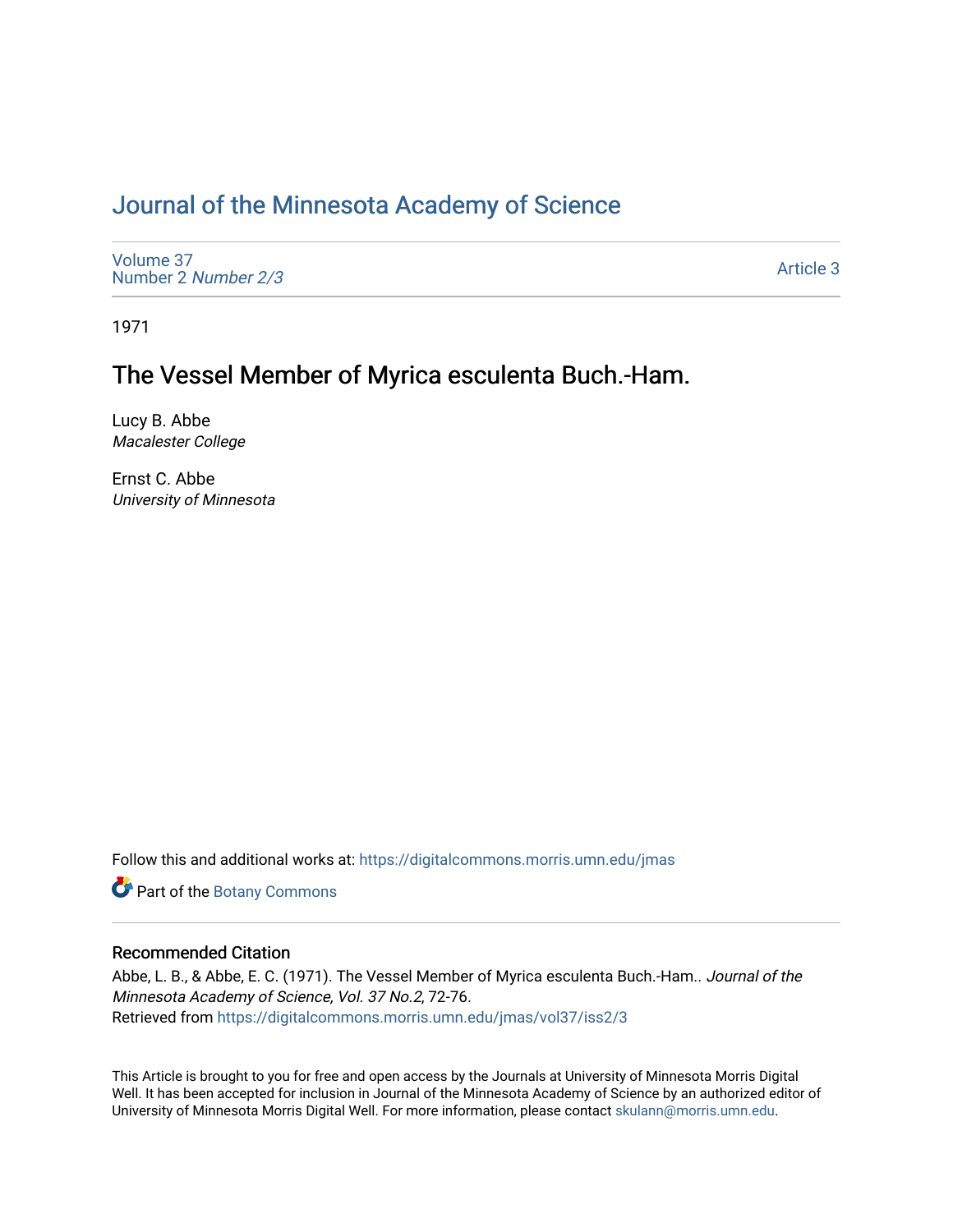# **The vessel member of Myrica esculenta Buch.·-Ham.**

LUCY B. ABBE\* AND ERNST C. ABBE\*\*

ABSTRACT- The vessel members of *Myrica* escu/enta from two\_ trees, one in Sarawak, the other in Singapore, are described. The differences in habitat as well as in vertical position in each-tree have *a* minor influence on dimensional characteristics of the vessel members. However, radial position is very significant. Average length of element increases from 600µ to 950µ between .05 cm from the pith to 1.75 cm from the pith and then ceases to elongate appreciably. Average diameter over the same radial distance increases from 30µ, to l *05µ.* Also over the same radial distance, the average number of perforations of the end-wall decreases from 16 to 7 and the average end-wall angle increases from 14° to 42 °. In these respects *Myrica* escu/enta has primitive to intermediate vessel members. The data provide a basis for evaluation of the evolutionary status of the other species of the Myricaceae which are available to *us* only in the form of fragmentary wood specimens.

A world-wide study of the wood structure of numerous members of each of the recognized genera of the *Myricaceae,* or Bayberry Family, is part of a combined approach using various characters for a reappraisal of the relationships of the family among *Dicotyledonae* and within the *Myricaceae.* The present paper uses the tree species *Myrica esculenta* to compare variation in length, diameter, end-wall angle and number of perforations per end-wall of the xylem vessel member as related to radial and vertical position in the stem. It is anticipated that this will subsequently lead to a better understanding of vessel member specialization among different species within the *Myricaceae.* 

The Bayberry family includes 56 or more species of Eurasia, Africa, the Americas and adjacent islands as well as one species on New Caledonia in the South Pacific. The species vary in habit from the fifty- to sixty-foot trees of the tropics to the slender-branched shrubs of the subarctic and South Africa. Most species are shrubs often preferring moist to swampy habitats.

Engler and Prantl (1897), Rendle (1925), Hjelmquist (1948) and others have placed the *Myricaceae* among the so-called catkin-bearing *Amentiferae,* which they thought to be primitive flowering plants because of what they considered to be simple flowers and flower clusters or inflorescences. Many of the families which they characterized as having "aments" or "catkins" have upon more careful examination proven to be anything but simple axes bearing a single, unstalked or sessile floret at each node forcing systematists such as Lawrence {1951) who follow Engler's classification to redefine the terms *ament* and *catkin.* For these and other reasons Bessey (1897), Hutchinson (1926), Tippo (1942) and others consider the "Amentiferae" to be an artificial assemblage

\* Until 1966, Assistant Professor of Botany at Macalester College, St. Paul, Minnesota. Mrs. Abbe obtained her **B.A.**  and **M.S.** at Cornell University and has, along with her husband, the co-author, done extensive field work on the west

coast of the Labrador peninsula and more recently in South-East Asia. \*\* Professor of Botany at the University of Minnesota;

obtained his B.S. and M.S. at Cornell University and the **Ph.D.** at Harvard.

of families with various taxonomic affinities, and varying degress of specialization.

Since the publication of the classical papers of Bailey and Tupper in 1918, and of Frost in 1930-31, the value of secondary wood or xylem and especially of the vessel member for providing evidence of the ancestry and relationships of woody plants has been firmly established (Metcalfe and Chalk, 1957). Bailey and Tupper measured large numbers of water-conducting or tracheary cells from 160 species representing 42 genera which included all major groups of *Gymnospermae* and over 240 species from almost as many genera representing 180 of the families of *Dicotyledoneae.* The work of these and of other anatomists permits certain generalizations to be made concerning phyletic sequences in regard to vessel member specialization (see Table 1).

· Vessel members of the late wood of the *Myricaceae*  vary from 300-1,450 micra long, with the means generally less than 1,000 micra. Vessel· member diameters vary from 15-225 micra with means generally less than 100 micra. Vessel member end-wall angles vary from 0°-80° with reference to the long axis of the cell but most endwall angles are in the  $20^{\circ}$ -40° range. The number of mostly scalariform perforations per vessel member endwall varies from 1 through 25, with most species examined falling within the 5-15 range per end-wall. Width of perforations may vary greatly at the two ends of the same vesel member as may the number of perforations and the end-wall angle. Vessel member pitting approaches scalariform or ladderlike at one extreme; at the other extreme there are opposite, transverse to almost alternate pit arrangements. Pitting is generally opposite. Vessel arrangement, as seen in cross section, is diffuse in most cases but may be very slightly clustered or slightly ring porous in temperate species. These is no evidence of storied arrangement as seen in radial or tangential sections for very advanced woods. On the basis of our preliminary survey of various species of the *Myricaceae,* confirming and extending the data found in Metcalfe and Chalk's encyclopedic survey of plant anatomy, it appears that *Myricaceae* vessels range from upper primitive to intermediate types.

 $\mathcal{L}(\mathcal{A})=\mathcal{L}(\mathcal{A})$  .

*The Minnesota A cadeniy of Science*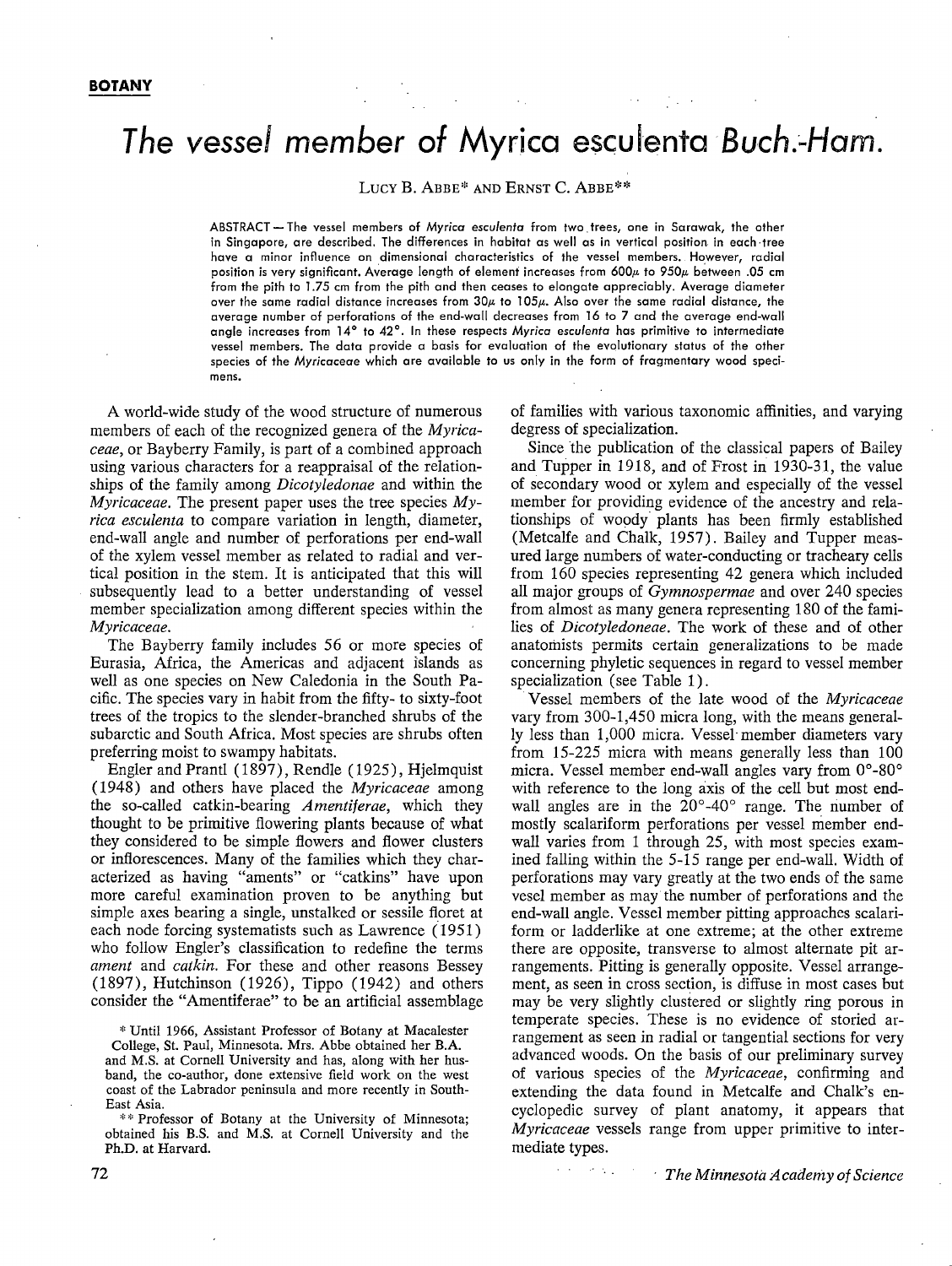| Vessel Member                                     | Primitive                                                   | Intermediate                                                                    | Advanced  | Very Advanced                                                                                                                                                                                                                                                                                                                                                                                                                                                              |
|---------------------------------------------------|-------------------------------------------------------------|---------------------------------------------------------------------------------|-----------|----------------------------------------------------------------------------------------------------------------------------------------------------------------------------------------------------------------------------------------------------------------------------------------------------------------------------------------------------------------------------------------------------------------------------------------------------------------------------|
| Absent or present                                 | absent to present                                           | present                                                                         |           | prsent to lost $- - - - - - -$                                                                                                                                                                                                                                                                                                                                                                                                                                             |
| Mean length in micra                              | 1,900-800                                                   | 800-350                                                                         |           | $350 - 175$ $- - - - - - - - - -$                                                                                                                                                                                                                                                                                                                                                                                                                                          |
| Mean diameter in micra                            | $25 - 100$                                                  | $100 - 200$                                                                     |           | $200-400+ - - - - - - - - - - -$                                                                                                                                                                                                                                                                                                                                                                                                                                           |
| Mean end-wall angle in degrees                    | $5 - 30$                                                    | $30 - 80$                                                                       | 80–90     | . . <i>. .</i>                                                                                                                                                                                                                                                                                                                                                                                                                                                             |
| Mean number of perforations<br>per end-wall       | $16 +$                                                      | $16 - 6$                                                                        | $6 - 1$   |                                                                                                                                                                                                                                                                                                                                                                                                                                                                            |
| Outline in cross-section                          | angular                                                     | angular to round                                                                |           | round to oval $- - - - - - - -$                                                                                                                                                                                                                                                                                                                                                                                                                                            |
| Mean wall thickness in micra $\ldots$ ,,,,,,,,,,, | $2.5$ or less                                               | $2.5$ to 4 or more                                                              |           | . <b>.</b> .                                                                                                                                                                                                                                                                                                                                                                                                                                                               |
| Intervascular and parenchyma/                     |                                                             |                                                                                 |           |                                                                                                                                                                                                                                                                                                                                                                                                                                                                            |
|                                                   | scalariform to<br>transitional scalari-<br>form to opposite | transitional scalari-<br>form to opposite to<br>mixed opposite and<br>alternate | alternate | $\frac{1}{2} \left( \frac{1}{2} \right) \left( \frac{1}{2} \right) \left( \frac{1}{2} \right) \left( \frac{1}{2} \right) \left( \frac{1}{2} \right) \left( \frac{1}{2} \right) \left( \frac{1}{2} \right) \left( \frac{1}{2} \right) \left( \frac{1}{2} \right) \left( \frac{1}{2} \right) \left( \frac{1}{2} \right) \left( \frac{1}{2} \right) \left( \frac{1}{2} \right) \left( \frac{1}{2} \right) \left( \frac{1}{2} \right) \left( \frac{1}{2} \right) \left( \frac$ |
| Vessel arrangement in cross-section $\dots \dots$ | diffuse-porous                                              | tending to occur in clusters, or in temperate species,<br>ring porous           |           |                                                                                                                                                                                                                                                                                                                                                                                                                                                                            |
| Tracheary elements storied                        | no                                                          | no                                                                              | no        | yes                                                                                                                                                                                                                                                                                                                                                                                                                                                                        |

TABLE 1. Vessel member characters usually associated with primitive, intermediate, advanced, or very advanced families of the woody Dicotyledoneae.

Table 2 reveals a further complication in the interpretation of those characters related to vessel size. The lengths of the first-formed secondary xylem vessel members next the pith are considerably less than of those formed farther from the pith. Bailey found that this was because the cambial initials, which produce new vessel members, tracheids, fibers, etc., are themselves becoming longer during the first 5 to 30 years of growth of a woody stem. The length of time required for reaching maximum length of cambial initials varies with each species of woody plant whether Dicot or Gymnosperm. The only exceptions- seem to occur among the most advanced dicot woods with storied cambium in which vessel length remains constant in the early and late wood. In addition, vessel cells tend to repeat their phylogenetic history by becoming relatively wider as new wood is added. Similarly, the end walls become less oblique and the number of scalariform perforations becomes less until the late wood is reached.

In order to study the maximal range of variation within a single species of the *Myricaceae,* a tree species, *Myrica esculenta,* was chosen for intensive study. Wood specimens were obtained from throughout its geographic range from Java to the Himalayas and southeast China, around the South China Sea, a region noted for the less special-

TABLE 2. Comparison of mean lengths of early- and late-formed vessel members *(i.e.,* close to and far from the pith respectively) in woody *Dicotyledoneae.* 

|                                                                                                                       | Early     | Late          |
|-----------------------------------------------------------------------------------------------------------------------|-----------|---------------|
| Dicots with primitive secondary<br>$x$ vessel members $\dots \dots$ 710 micra                                         |           | $1,100$ micra |
| Dicots with transitional secondary<br>vessel members $\dots\dots\dots\dots\dots$                                      | 360 micra | 730 micra     |
| Dicots with highly specialized<br>vessel members $\dots \dots \dots \dots$                                            | 260 micra | 400 micra     |
| Dicots with high specialized<br>vessel members and storied<br>cambium, etc. $\dots \dots \dots \dots \dots$ 170 micra |           | 170 micra     |

*Journal of, Volume Thirty-seven, Nos. 2 and 3, 1971* 

ized representatives of various dicot families. The data presented in this paper are based on systematic collections of wood samples from two typical trees, one on the island of Singapore and the other near Kuching in Sara- . wak, on the island of Borneo. These trees were felled and cross-sections taken from straight-grained mid-internodal wood• of the main trunk at regular intervals from one foot above the ground to the top of each tree. From each cross-section samples were taken from wood near the pith, and from mature wood near the cambium. For larger cross-sections an additional sample was taken halfway between pith and cambium. Two cross-sections, one near the base of each tree was sampled continuously from close to the pith to the latest formed mature wood next the cambium. Sections were made in three planes and stained with safranin and fast green and representative samples were macerated with Jeffrey's fluid, stained with 1 % safranin, dehydrated in alcohol and mounted in Harleco Resin dissolved in xylol.

The results of measuring length, diameter and end-wall angle and counting scalariform end-wall perforations for some 2400 vessel members from the two trees of *Myrica esculenta* just mentioned are summarized in four graphs on which the scale for each character used is recorded on the ordinate and the distance from the pith is recorded on the abscissa. Each point is an average for 35 or more vessels. The two trees are indicated by the thin and thick circles respectively and height above ground from which . the samples were taken is indicated by a number starting with 1 at 1 foot above ground. It will be noted that distance above ground does not affect any of the four vessel member characters.

The graph for length of element plotted against distance from the pith shows an increase in average vessel member length from 600 to over 950 micra (over 150%) between .05 cm and 1.75 cm average distance from the pith. Beyond 1.75 cm from the pith average vessel member length has reached its upper asymptote. For average diameter plotted against average distance from the pith,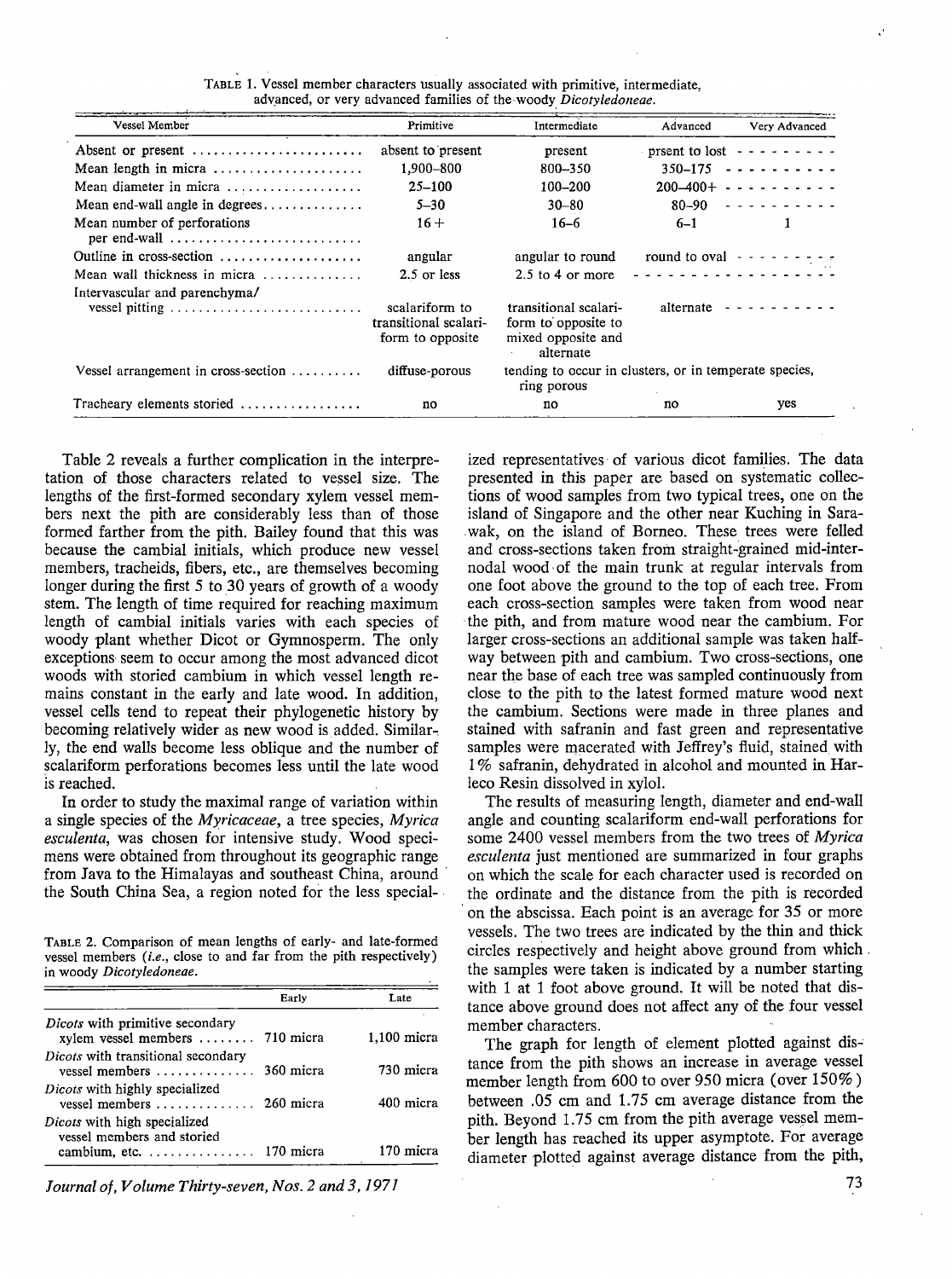

between .05 cm and 1.75 cm from the pith, average diameter increases from less than 30 micra to more than 105 micra (a more than 300% increase). Beyond 1.75

cm, diameter levels off at approximately 110 micra. Comparing increase in diameter and length between .05 and 1.75 cm one sees that the ratio of diameter over length



74 *The Minnesota Academy of Science*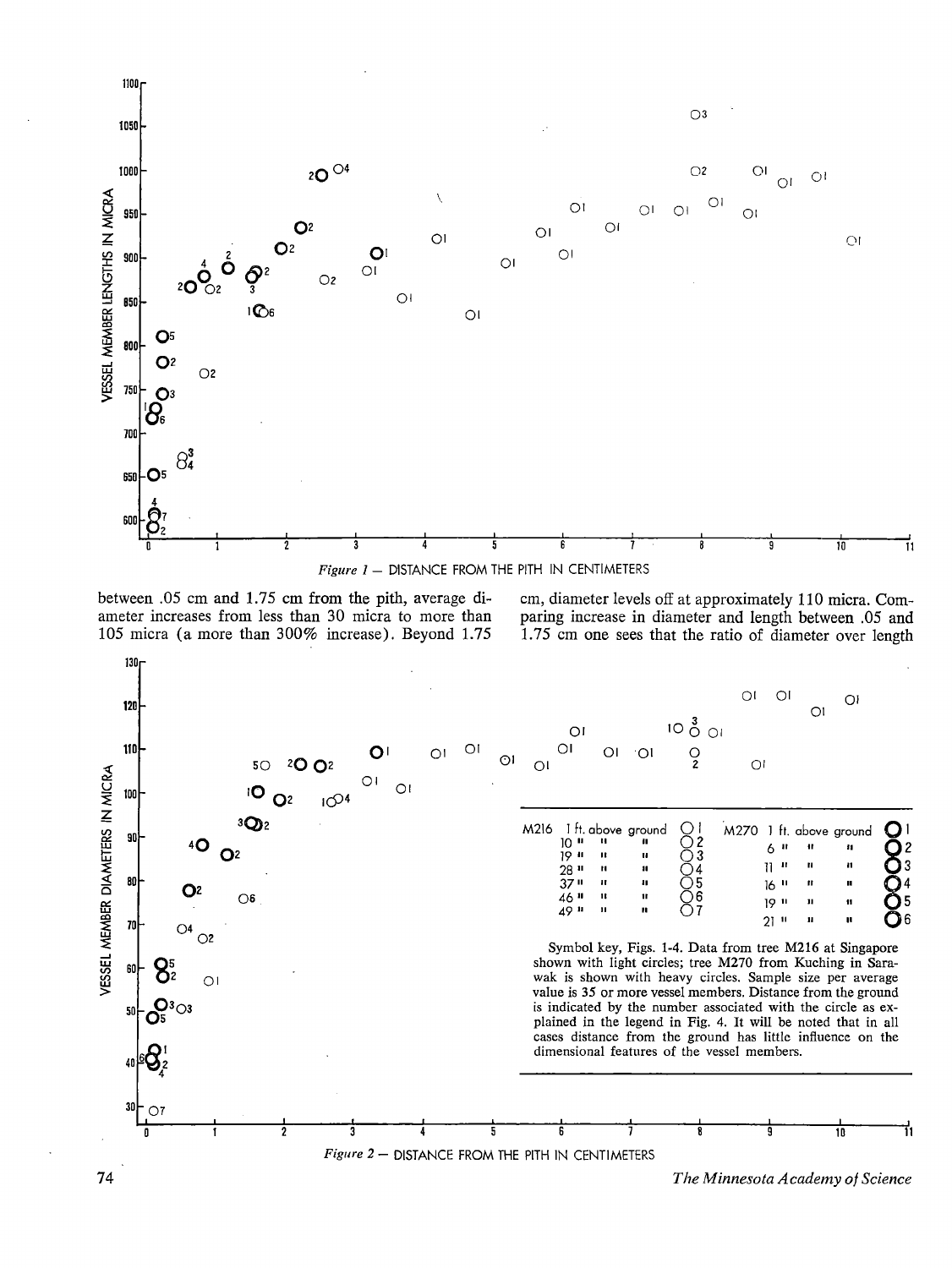

increases from  $1/20$  to slightly more than  $1/10$ . Average end-wall angle increases from slightly over 14° at .05 cm from the pith to almost  $42^{\circ}$  at 1.75 cm from the pith

after which it levels off at less than 44°. Since number of scalariform perforations tends to decrease as vessel diameter and end-wall angle increase, average number of



Journal of, Volume Thirty-seven, Nos. 2 and 3, 1971

75